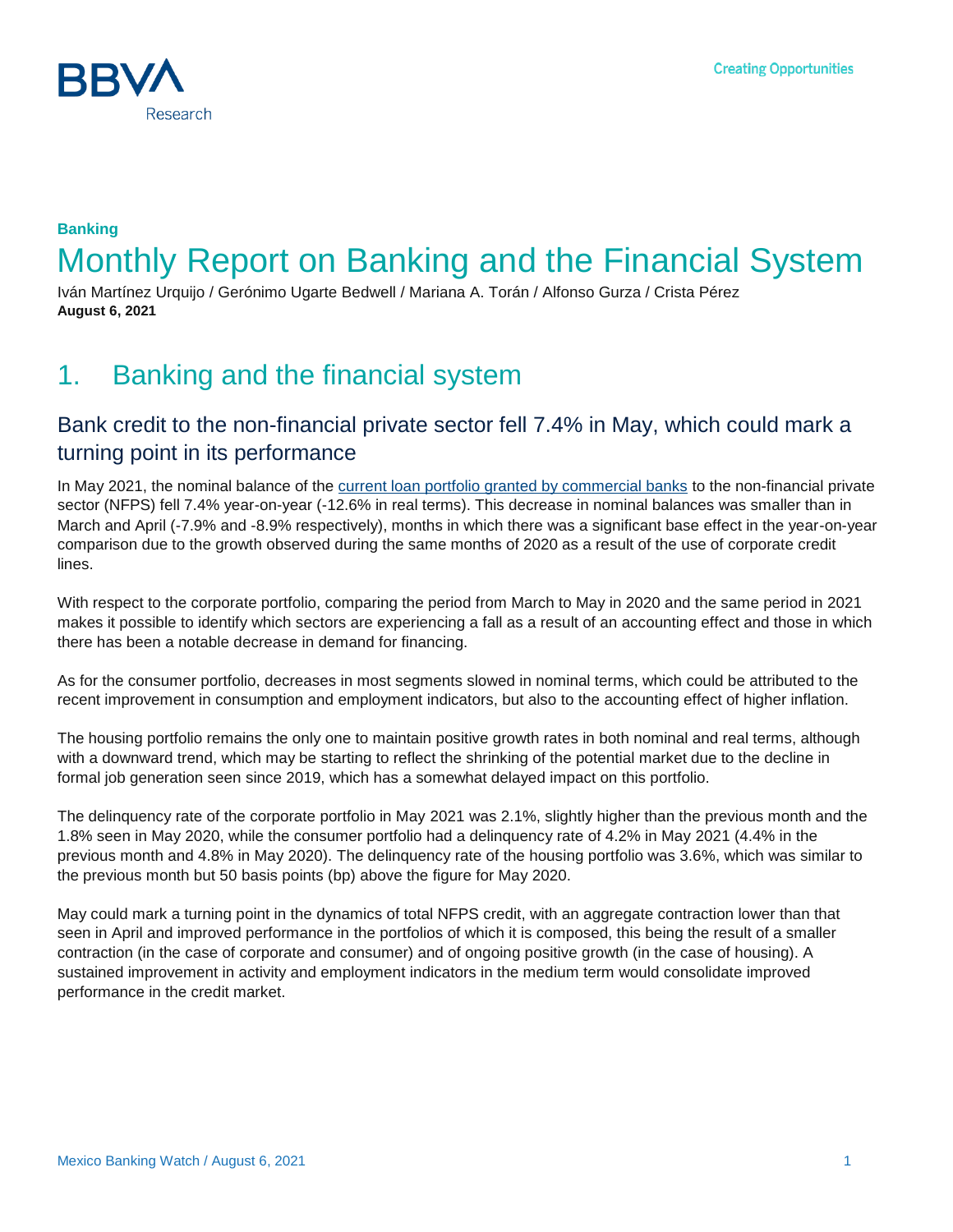

### Signs of changing bank deposit trends in May

The increase in demand deposits from individuals accounts to 52% of the significant rise in [bank deposits](https://www.bbvaresearch.com/publicaciones/mexico-senales-de-cambio-de-tendencia-en-la-dinamica-de-la-captacion-en-mayo/) between February 2020 and April 2021, following the outbreak of the COVID-19 pandemic. The preference for liquidity, the fall in consumption and the wage heterogeneity of unemployment are some of the main contributing factors behind this unusual increase in deposits from individuals.

With respect to these unusual dynamics of demand deposits, questions immediately rise regarding their duration and the speed at which they will burn out. While these questions will be answered with greater precision over the coming months, the data from May could start to give us an idea of things to come.

Indeed, May was the second consecutive month in which traditional deposits experienced negative annual growth, falling by 0.6% in nominal terms (-6.2% in real terms). This is the result of a 15.3% drop (-20.0% in real terms) in term deposits, a marginally lower drop than in April; and of an 8.7% nominal annual increase (2.7% in real terms) in demand deposits.

Individual deposits, a subset of demand deposits, slowed but also registered a nominal annual increase of 10.6% (4.4% in real terms), marking 17 consecutive months with double-digit growth. Corporate deposits rebounded to a nominal annual level of 2.5% (8.5% in real terms), following nominal growth of just 1.3% in April.

As in previous months, base effects impact annual growth. However, a review of the monthly growth indicates that demand deposits from households have reduced significantly, which may indicate that households have begun to spend the funds accumulated during the pandemic.

#### **Commercial banking institutions recorded deposit and loan portfolio balances equivalent to 23.8% and 20.7% of GDP, respectively**

According to the [Financial Savings and Financing Report](https://www.gob.mx/cms/uploads/attachment/file/649468/AFyFeM_DIC_2020.pdf) published by the National Banking and Securities Commission (CNBV) on July 1, 2021, financial savings in 2020 represented 102.1% of GDP<sup>1</sup>, with a cumulative balance of MXN 25.3 trillion. Of this figure, MXN 9 trillion (35.4% of GDP) corresponds to deposits by intermediaries, MXN 9.3 trillion (36.6% of GDP) corresponds to the holding of fixed income securities and trust stock certificates, while MXN 7.1 trillion (28% of GDP) comes from foreign savings.

Within intermediary deposits, commercial banking grew 10.4% year on year between December 2019 and December 2020, rising to MXN 5.9 trillion (23.8% of GDP). Development banking saw a real year-on-year reduction of 4.6%, with a balance at December 2020 of MXN 0.9 trillion (3.5% of GDP).

The holding of fixed income securities and trust stock certificates increased by 7.1% throughout the year in real terms, with a balance at December 2020 of MXN 9.3 trillion (37.4% of GDP). Institutional investors (insurers, investment funds, retirement funds and SIEFOREs [*Sociedades de Inversión Especializada en Fondos para el Retiro* — Mexican specialized retirement fund investment companies]) account for 68% of this segment, while private investors (stock

l

<sup>1</sup> GDP as of December 2020.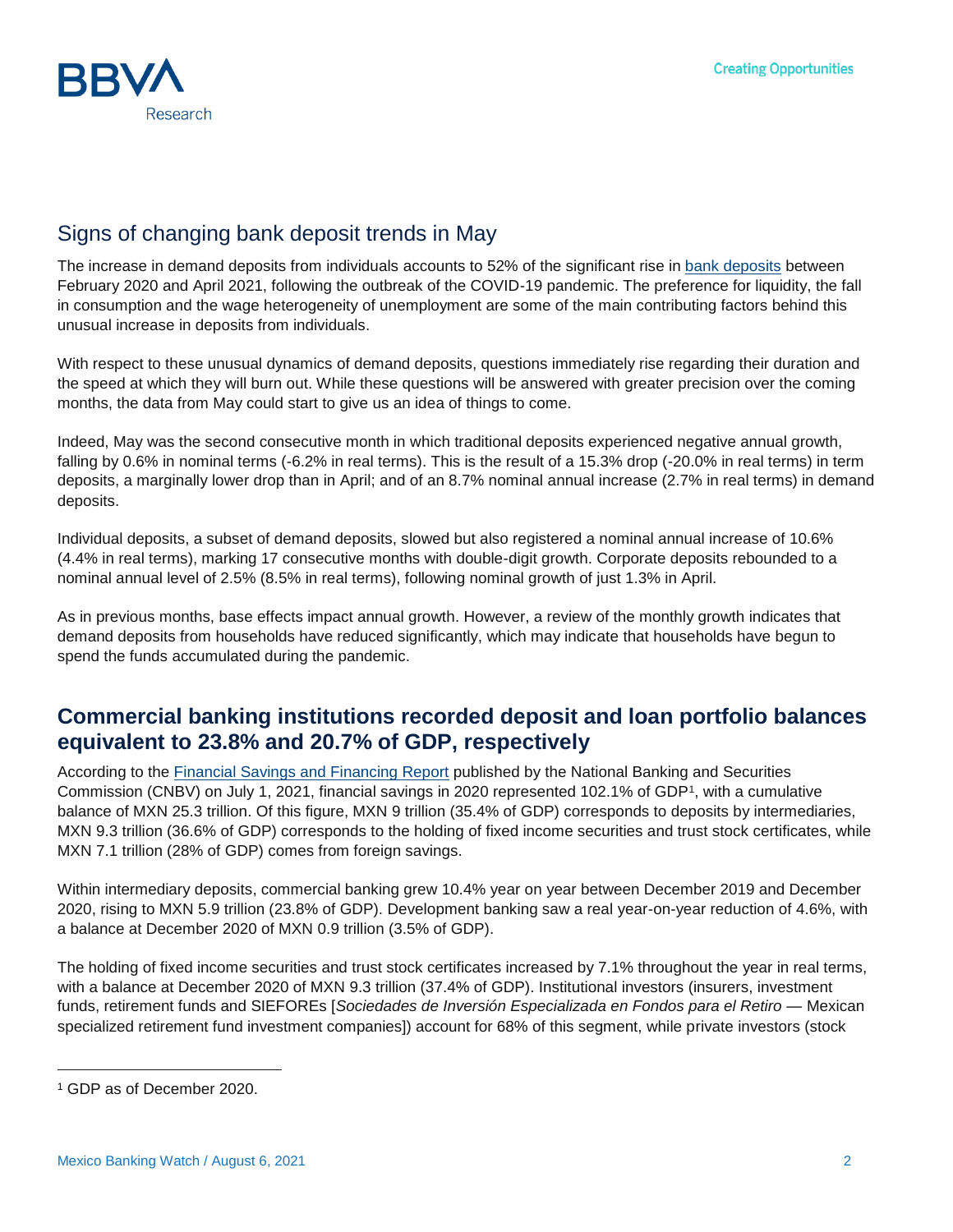

exchanges, companies, private individuals and relevant treasuries) account for the remaining 32%. Among these latter holders, of particular note is the real annual contraction of 22.6% in the holdings of stock exchanges (own position), from 0.2% to 0.1% of GDP from December 2019 to December 2020.

In terms of total public and private sector financing, real annual growth of 3.5% in December 2020 brought the balances to MXN 25.1 trillion (101.4% of GDP). As of December 2020, the balance of domestic financing was MXN 20.3 trillion (81.8% of GDP), while external financing had a balance of MXN 4.9 trillion (19.6% of GDP).

The issuance of domestic debt and trust stock certificates accounts for the largest share of total financing sources, at MXN 11.5 trillion (46.3% of GDP), followed by bank credit, with a balance of MXN 5.1 trillion (20.7% of GDP), other intermediaries, with a balance of MXN 2.9 trillion (14% of GDP) and development banking credit, with a balance of MXN 0.8 trillion (4% of GDP). In terms of financing destinations, 45.6% went to the private sector (MXN 9.3 trillion, 37.3% of GDP), while 54.4% (MXN 11 trillion, 44.5% of GDP) went to the public sector.

From December 2019 to December 2020, the commercial banking portfolio total experienced a fall of 4.3%, while the development banking portfolio increased by 5.4% (real annual growth). It should be noted that, during this period, public sector financing increased 5.2% (real annual growth), while private sector financing contracted by 1.7%.

# 2. Financial markets

### New COVID-19 outbreaks and a slowdown in China led to a significant fall in longterm interest rates in the United States

The uncertainty surrounding the strength of the economic recovery in 2021 shaped the performance of the financial markets in May. Doubts regarding the narrative of a vigorous economic recovery emerged among market participants as COVID-19 cases increased and the Chinese economy slowed. This is all occurring in an environment in which fiscal stimuli in the United States will end in the coming months and in which President Biden's proposed infrastructure plan was scaled back during negotiations with legislators.

These doubts around the prevailing market narrative were reflected, mainly, in a position contrary to the so-called reflation trade, leading to significant changes in some of the prices of financial assets. It is important to note that, as on other occasions, the signs sent by prices in the different markets do not seem to be entirely aligned with the changes to the narrative.

The most significant changes were seen in the **fixed income market**. Treasury bond yields declined throughout the curve, in line with doubts surrounding the vigorous economic recovery. However, the largest falls occurred in the long part of the curve. The yield to maturity of the 10-year Treasury bond fell 25 bp in July and closed the month at 1.22%, its lowest level since mid-February. The smaller drop in yields in the short part of the curve (6 bp in the 2-year node) led to a reduction in the slope in the curve of around 18 bp in July, bringing this indicator to just above 100 bp, a level not observed since the end of January.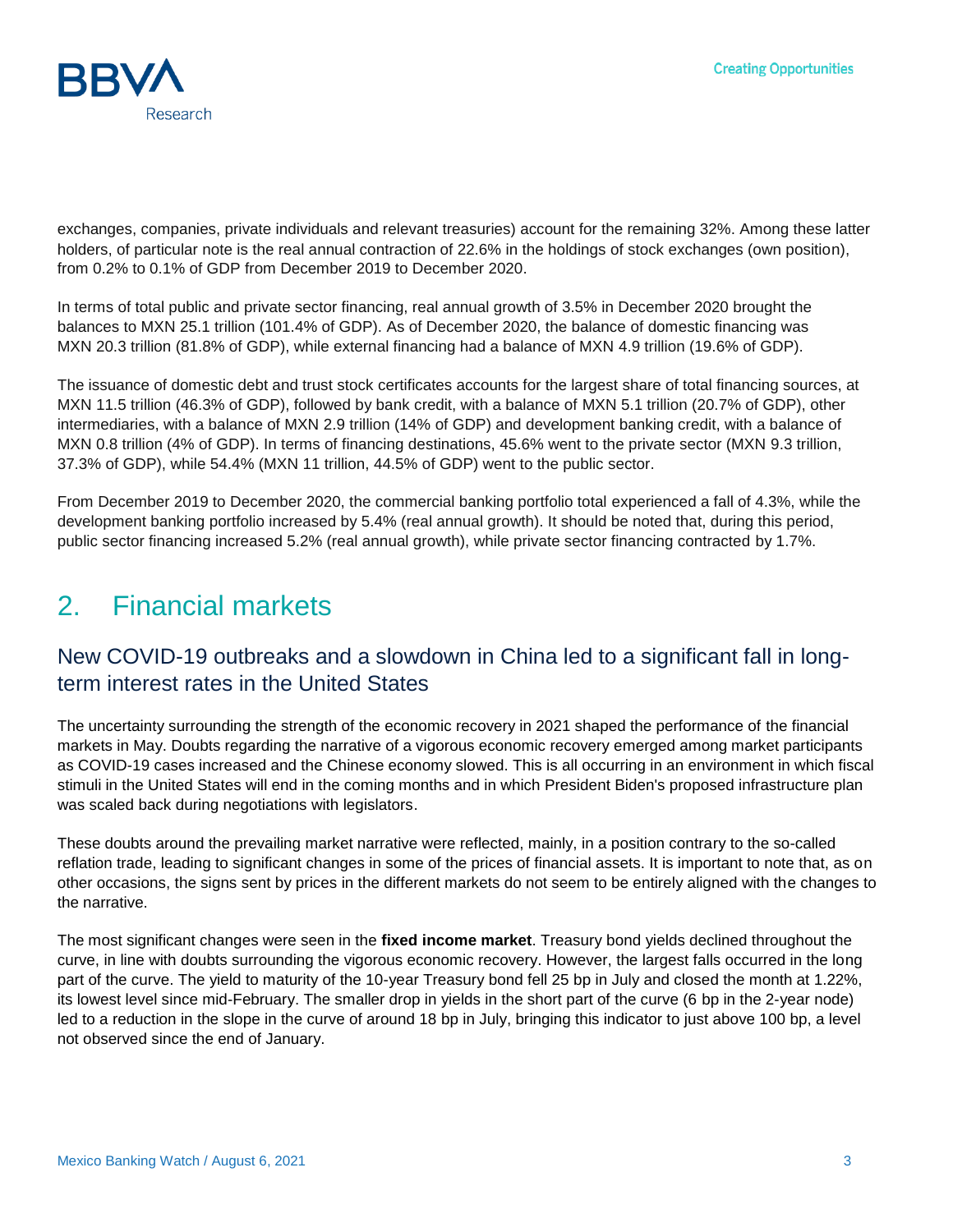

This reduction in nominal yields can be explained by a temporary fall in medium-term inflation expectations, but also and principally, by a fall in real yields. Medium-term inflation expectations for the US economy, measured by the 5 year/5-year forward breakeven rate, hit their lowest level since March. On the other hand, the **real 10-year yield in the United States reached a new historic low** at the end of July, when a level of -1.16% was recorded. These data indicate that the idea that the recent rise in inflation will be temporary appears to be gaining traction among market participants, and they reflect the idea that the recovery of the US labor market is still a faraway prospect. Both arguments have been repeatedly emphasized by the Fed.

The fall in Treasury bond yields has had a smaller than expected effect on Mexican bond rates, given the significant rise in inflation and the unexpected rise in the monetary policy rate in June. The yield to maturity of the 10-year bond fell by 9 bp in July, placing this indicator at 6.9% at the end of that month. While market expectations of an upcoming rate hike cycle have been moderated, the monetary policy rate is still expected to rise by just under 100 bp toward the end of 2021. This, coupled with inflation figures that have consistently been above the consensus among analysts (5.75% in the first half of July), has kept the trend for the 10-year rate at levels close to 7%.

On the other hand, there was differentiated behavior between the various indices in the **equity market**. In line with the weakening of the reflation trade, a sale of securities was recorded that was strongly linked with the cyclical recovery of the economy, this being reflected in a 3.65% drop in the Russell 2000 Index in July. This is the first monthly decline in this index since September 2020. Similarly, the emerging markets index (MSCI EM) fell 7.04% in July, the largest monthly decline since March 2020. It is important to highlight that this fall was heavily influenced by the collapse of Chinese equities toward the end of the month as a result of regulatory changes announced by China affecting online education companies, in conjunction with several recent episodes in which the country's authorities have sought greater influence over technology companies.

Unlike the Russell 2000 Index and MSCI EM, in July the S&P 500 and NASDAQ grew 2.27% and 1.16%, respectively. This growth led to both indices reaching new historical highs. The differences between the signs from these equity markets and the fixed income market seem to be explained by the above-expected results during the second quarter (87.5% of S&P 500 companies had corporate reports at the end of July above the consensus among analysts) and by the performance of tech stocks, the valuation of which shows greater sensitivity to long-term rate movements.

In the **foreign exchange market**, the Mexican peso stood out among emerging currencies with an appreciation of 0.35% in July, when all of these currencies depreciated 0.96% against the US dollar. This appreciation made it the third most appreciated emerging currency, and this was influenced by the expectation that Banxico would begin a cycle of monetary tightening in the coming months.

The **commodity market** experienced a slowdown in price growth. Monthly growth of the benchmark for this asset class (S&P GSCI) slowed from 3.23% in June to 0.96% in July. However, within the index, industrial metal prices rose again in July (+3.66%) after falling (-3.46%) the previous month. Energy price growth slowed from 9.34% in June to 1.76% in July, with the Mexican oil mix price growing 1.4% in July. Following this monthly growth, the Mexican mix was again above USD 70 per barrel.

In the coming weeks, financial market participants will be watching economic reports for further evidence to suggest strong downward movements in government bond yields. While the risks of a third wave of COVID-19 and lower growth in the Chinese economy are significant, for the time being, the expected loss does not seem to be large enough to significantly reduce the magnitude of the economic recovery. In any case, in an economic context of significant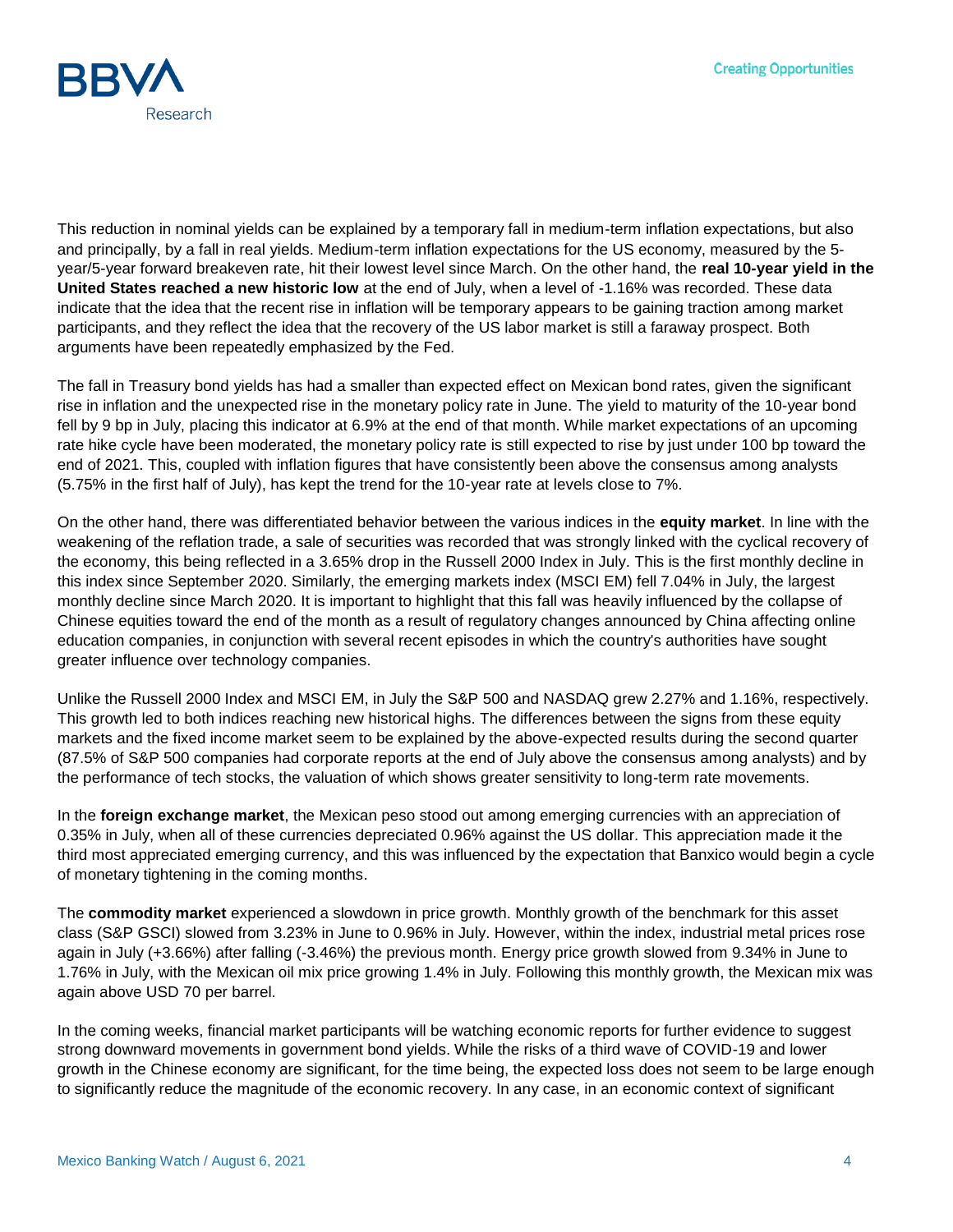

unknowns and before the next Fed meeting in Jackson Hole, markets will seek to strengthen the narrative that drives asset prices, with a summer of significant volatility therefore being foreseeable.

# 3. Regulation

#### **Plans under consultation**

#### **CNBV — [Resolution](https://www.google.com/url?q=https://www.cofemersimir.gob.mx/portales/resumen/52017&sa=D&source=editors&ust=1628016175923000&usg=AOvVaw0IEMGY0crLSzajEcAaSttM) amending the general provisions applicable to credit institutions (commission agents)**

The project includes multiple adjustments in relation to commission agents, including: clarification and extension of services exempted from the regime provided for in the regulation, and the introduction of confirmation of such exemption instead of prior authorization. The project also adds flexibility to the process of enlisting agents for the trading of dollars (previously, purchase was limited to accommodation establishments). The procedure to be followed when seeking to carry out transactions further to those authorized in the strategic plan, or to introduce a new technology to operate with commission agents, is also set out, and it is stipulated that the institutions must present a Commission Agent Certification Form, with information from relevant pre-operation tests. On the other hand, the list of entities prevented from acting as commission agents (including foreign exchange centers, non-associated pawnbrokers and stock exchanges) has been removed.

### **Publications in the DOF (***Diario Oficial de la Federación* **– Official Gazette of the Mexican Federation)**

- [20.07](https://www.dof.gob.mx/nota_detalle.php?codigo=5624314&fecha=20/07/2021) The CNBV published the Resolution amending the general provisions applicable to credit institutions (Articles 1 and 2 bis 17), by means of which the regulatory capital requirements that the CNBV stipulates for banks are reduced, through the reduction of risk weightings for the consumer, SME and mortgage portfolios, wherein the loan-to-value ratio ("Razón CVV") is being introduced to determine the aforementioned weighting.
- [23.07](https://www.dof.gob.mx/nota_detalle.php?codigo=5624744&fecha=23/07/2021) The CNBV published the Resolution amending the general provisions applicable to credit institutions, **Alla** concerning credit granted to women, through which the lower default rate observed among women is recognized and reflected in the loan-loss provisioning methodologies for the non-revolving consumer and housing mortgage portfolios.